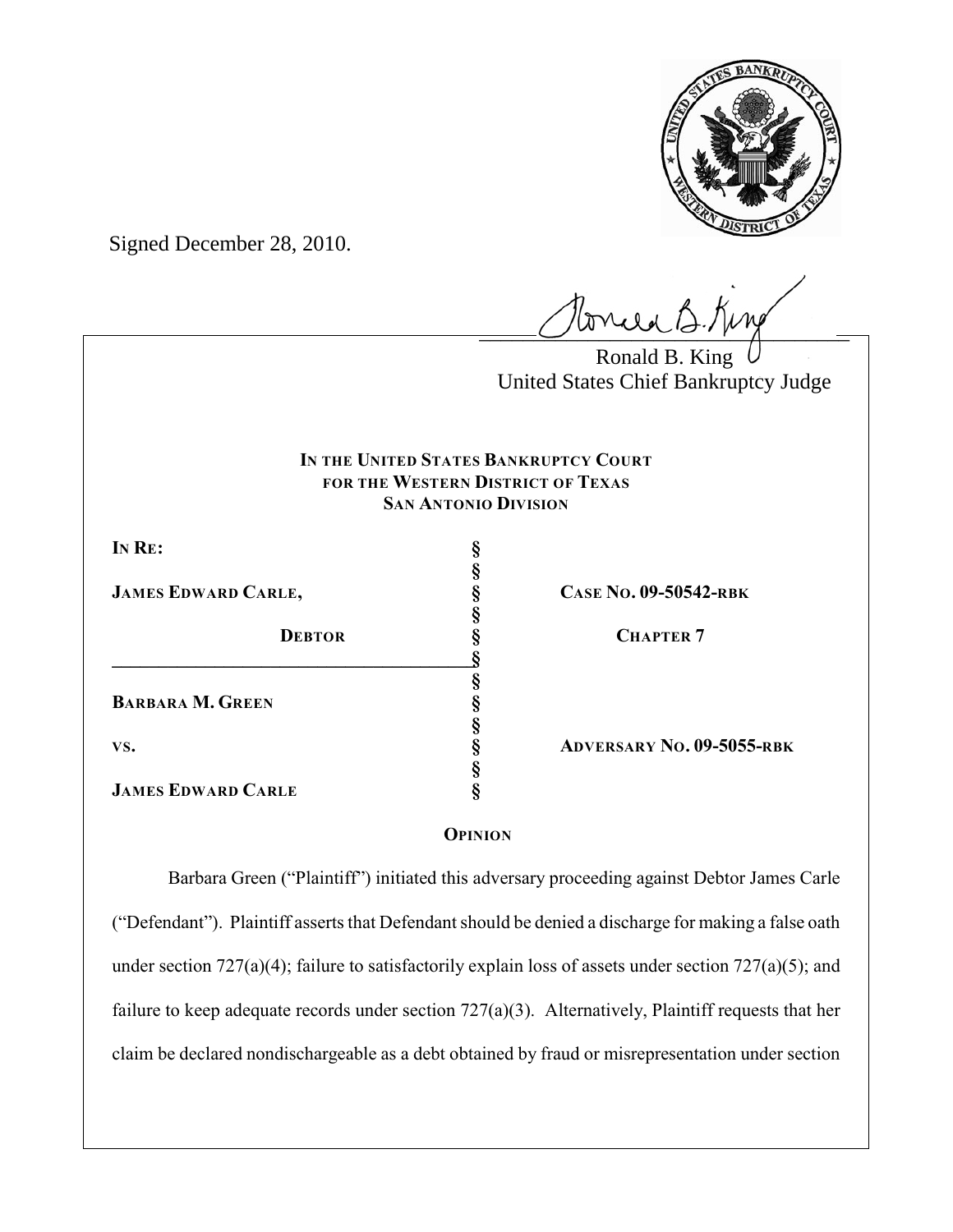$523(a)(2)(A)$ ; breach of fiduciary duty under section  $523(a)(4)$ ; or willful and malicious injury to Plaintiff or her property under section 523(a)(6).

The Court finds that the objection to discharge should be denied, but that Plaintiff's debt should be declared nondischargeable. This Opinion represents the Court's Findings of Fact and Conclusions of Law pursuant to FED. R. BANKR. P. 7052.

## **FACTUAL SUMMARY**

Plaintiff contracted with Defendant to build a custom home on her lot near Boerne. Plaintiff's decision to hire Defendant as contractor for the project was based on representations made by Defendant that he had the experience and present ability to complete the project to Plaintiff's specifications and within her budget. The reality, however, was that Defendant was wholly unqualified to perform as promised. Defendant sought money up front to pay for estimates, asked for payments for work yet to be performed, and failed to pay multiple subcontractors despite advance payments made by Plaintiff. Because Defendant did not have the materials and equipment necessary to complete the job, he used Plaintiff's money to buy scaffolding, saws, and various other tools for the job. Defendant ordered the wrong size windows and had Plaintiff pay for a new shipment without returning the original order. Work was done in a substandard manner and much had to be repaired, replaced, or completely redone. The budget was consumed and exceeded while the home remained largely unfinished. Plaintiff terminated Defendant from the project and has since paid more than \$200,000 to finish the home, which required repairing or redoing much of the work previously done by Defendant.

Prior to beginning the repair work and finishing construction of the house, Plaintiff's attorneys sent a letter to Defendant explaining that Plaintiff believed him to be in default under their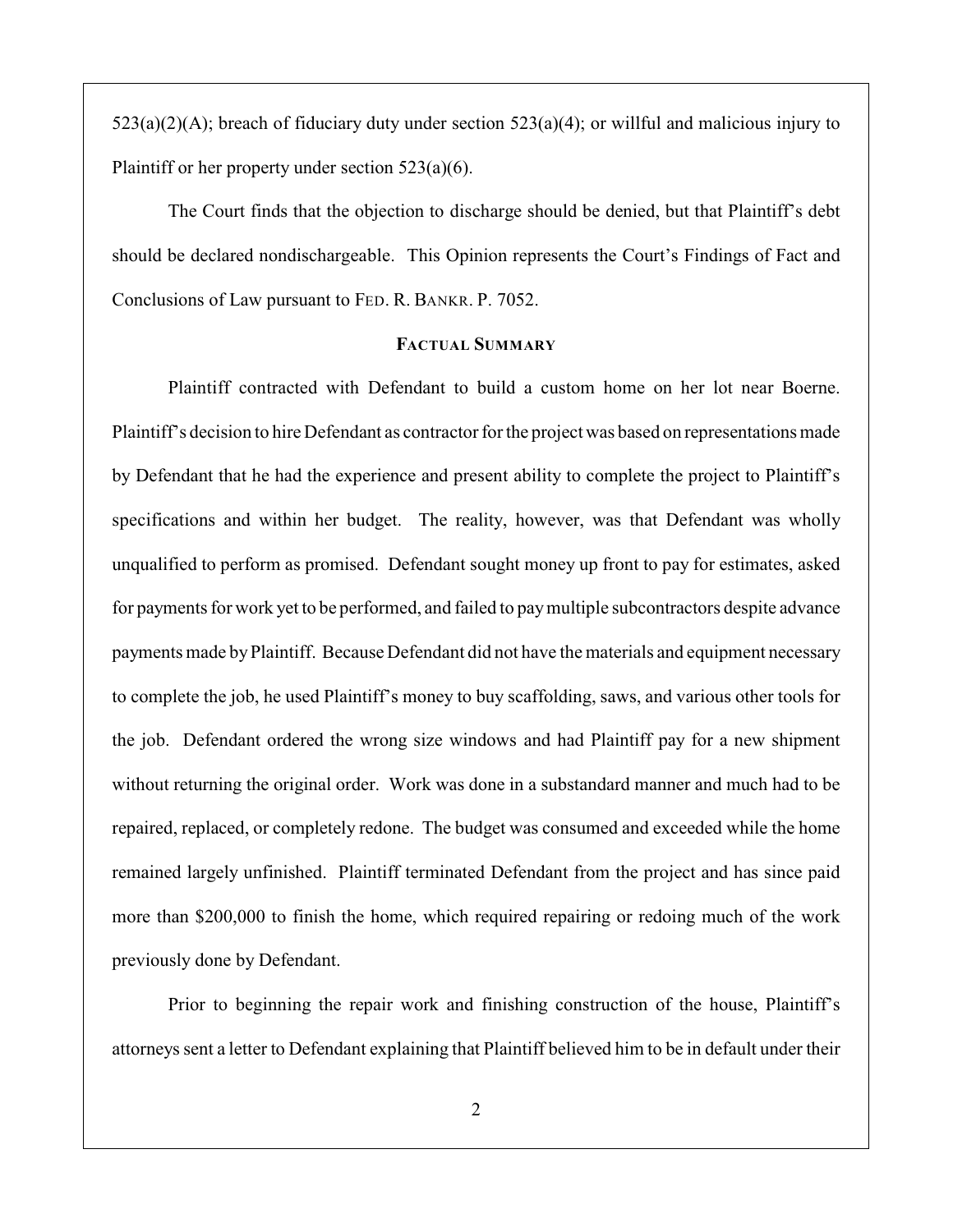contract and requesting Defendant to produce all lien waivers and releases of liens from subcontractors that worked on the house; all bank and financial records from the construction account; and an accounting for all costs charged to Plaintiff. The letter also provided a time for Defendant to inspect the home prior to commencement of work to repair and finish the construction and repairs.

After receiving no satisfaction from her requests, Plaintiff initiated a lawsuit against Defendant in state court to recover damages for breach of the construction contract and violation of consumer protection statutes. The parties reached a settlement for a \$15,000 cash payment to Plaintiff and a \$200,000 agreed judgment against Defendant.

Defendant voluntarily filed for Chapter 7 relief on February 11, 2009. His Schedules and Statements, however, were incomplete and failed to list certain aliases, assumed names, and assets. The Petition was amended on April 15, 2009, along with the Schedules and Statement of Financial Affairs. Plaintiff then filed this adversary proceeding on May 18, 2009, to object to the Defendant's discharge and the dischargeability of her claim.

### **FACTS**

## 1. *Defendant's failure to include certain aliases and assets in his initial filing was an honest mistake, rectified through amended schedules*.

Defendant's initial schedules failed to disclose certain assumed names and businesses which he owned or in which he had an interest, bank accounts in his name, accounts he had closed, and other assets he owned on the date of the petition. These omissions were brought to Defendant's attention at the first meeting of creditors and he dutifully amended the relevant schedules within the time requested by the trustee. A reset meeting of creditors was held after the amendments were filed.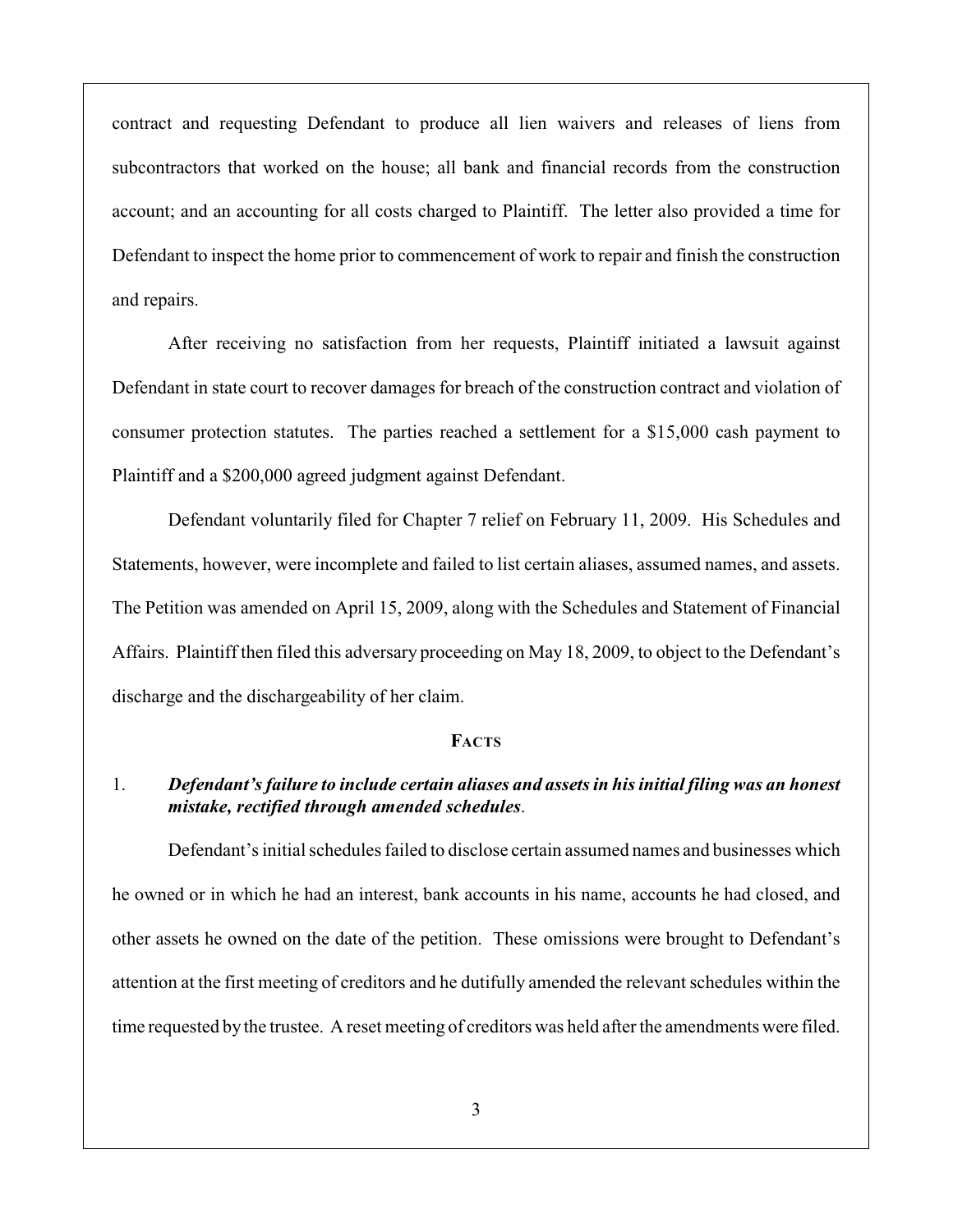Defendant's timely efforts to amend his schedules, coupled with a lack of evidence tending to show anymalevolent intent, lead this Court to find that Defendant's initial omissions were made by honest mistake.

# 2. *Defendant's records of financial dealings with Plaintiff were not shown to have been destroyed, falsified, or otherwise concealed*.

Plaintiff presented evidence that Defendant's record keeping was primitive and highly suspect. He provided little written documentation of expenses and costs on the construction project, and only when pushed to do so by Plaintiff. Further, the records provided by Defendant were often in the form of faded receipts or hand written tables of expenses. Plaintiff did not show, however, that any records maintained or received by Defendant were actively destroyed, falsified, or concealed in preparation for bankruptcy.

### 3. *Defendant's assets were not adequate to meet his obligations*.

Plaintiff presented several years of Defendant's tax returns, showing a maximum annual income for Defendant and hisspouse of about \$80,000 and a low of about \$29,000. Plaintiff's claim against Defendant is for \$200,000 plus interest. There was no evidence at trial of any other substantial assets that would satisfy this claim.

### 4. *Defendant misrepresented his past experience as a home builder to Plaintiff*.

Defendant's work career was spent largely as a sales person in a variety of fields, including sales jobs within the home building industry. He did not, however, acquire substantial experience as an actual home builder or contractor prior to entering into his agreement with Plaintiff. In his dealings with Plaintiff, Defendant claimed to have built several homes, claimed he was a partner in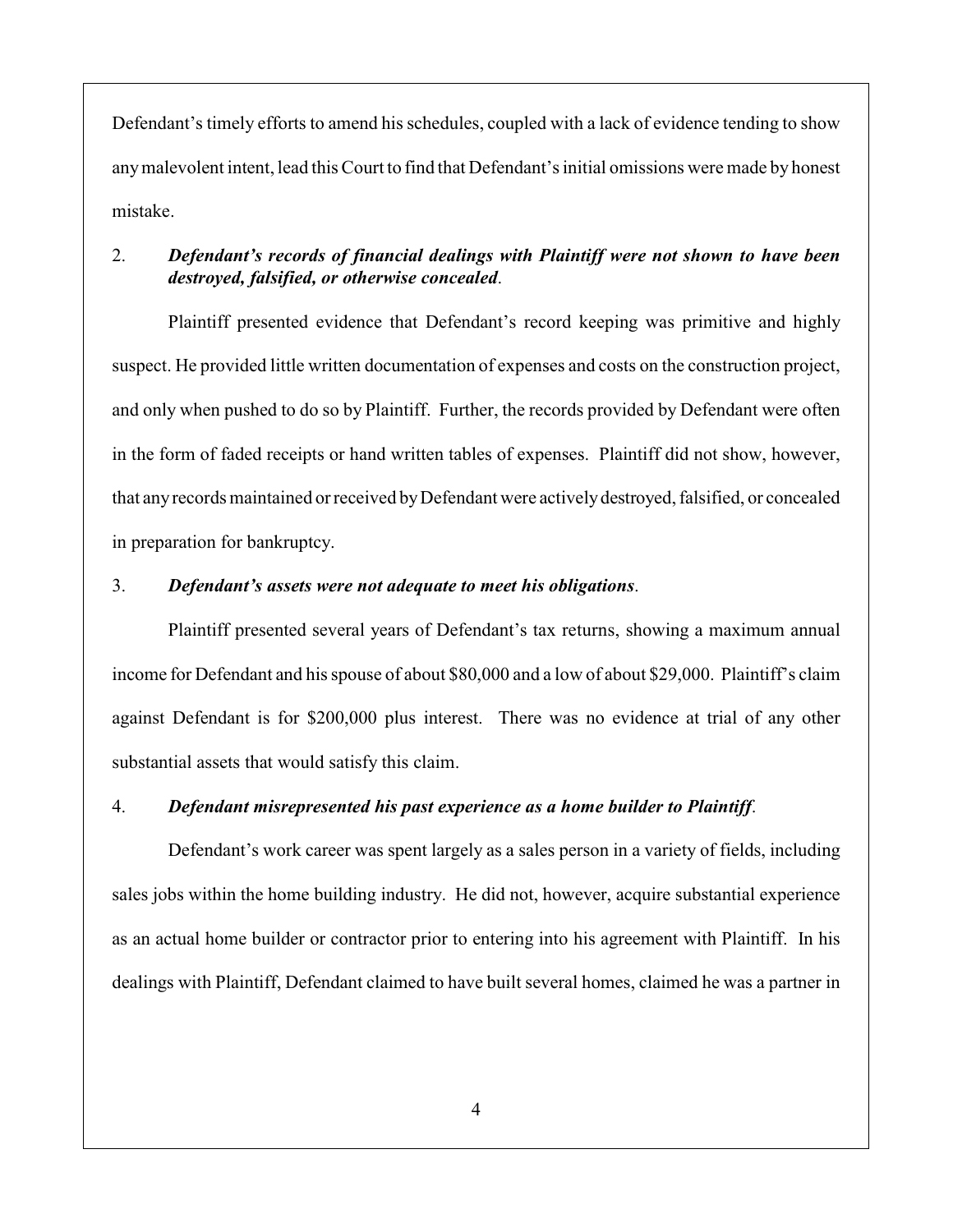a home building company, and claimed he had a number of subcontractors with whom he had regularly worked in the past. All of these representations were inaccurate.

Plaintiff contacted Tomorrow's Homes Today when seeking a builder for her house. Defendant was an employee at the company, but he held himself out to Plaintiff as a partner. Estimates provided by Tomorrow's Homes Today to Plaintiff came in substantially above her budget and she was forced to look elsewhere for a builder. Defendant subsequently left his job at Tomorrow's Homes Today, but persisted in his attempts to secure Plaintiff's business, showing her houses in the area that he claimed to have built and spoke of a long history of experience as a builder. The testimony at trial established that his experience was largely in sales rather than actual construction.

## 5. *Defendant misrepresented his current ability to build Plaintiff's home*.

After Plaintiff secured a bid to build her house within her budget from another builder, Defendant came back to her and represented that he could build the house to Plaintiff's specifications within her budget. The weight of the evidence produced at trial showed conclusively that Defendant lacked the experience and ability to support such representations, and the resultant failure to complete the project in a workmanlike manner demonstrated the lack of experience and ability.

#### 6. *Defendant failed to carry out the job in a workmanlike manner*.

Substantial evidence showing Defendant's failure to carry out the job in a workmanlike manner was introduced at trial. Many of the doors in the house did not fit properly and were not level. Defendant ordered the wrong windows and failed to return them or credit the purchase to Plaintiff. There were a number of unexplained holes in the roof. A structural beam used to support the outdoor rear patio was not appropriate for outdoor use. The patio had to be demolished and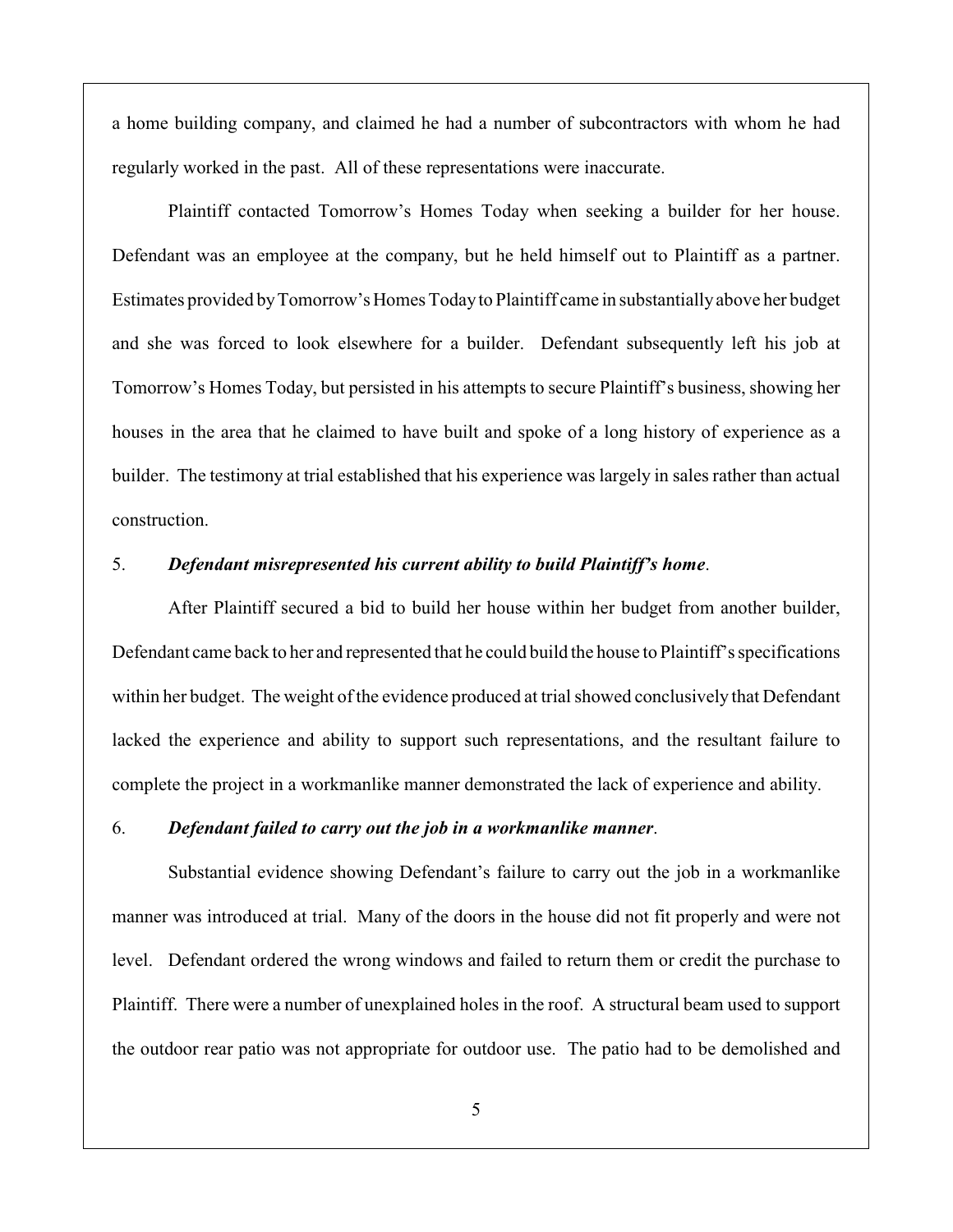rebuilt. The metal roof leaked due to improper installation and will likely require installation of a new roof. The stucco job that Defendant supervised had to be redone because the quality was extremely poor. A number of pipes were located in the wrong place in the house, including bathroom pipes running through Plaintiff's bedroom closet. Singly, the problems were not insurmountable, but in the aggregate, they were overwhelming. Defendant's attempts to explain away these problems as simple tasks that would have been finished had he been given more time were unpersuasive.

### 7. *Plaintiff relied on Defendant's misrepresentations in her decision to hire Debtor*.

Plaintiff spent more than a year researching and preparing for the construction of her custom home. She was very specific about the aesthetics and materials she wanted to use and sought multiple bids from different contractors for the job. In making her ultimate decision to hire Defendant for the job, Plaintiff relied on his representations of his prior experience and present abilities in home construction.

# **LEGAL CONCLUSIONS**

Plaintiff requested denial of discharge pursuant to section 727(a), or alternatively, that Plaintiff's claim be found nondischargeable pursuant to section 523(a). Each claim for relief is discussed below.

#### 1. *Defendant's discharge will be granted*.

Under Chapter 7 of the Bankruptcy Code, the court "shall grant the debtor a discharge unless" certain exceptions are shown. 11 U.S.C. § 727(a). Plaintiff claims that Defendant should be denied a discharge under the exceptions of false oath, failure to explain a loss or inadequacy of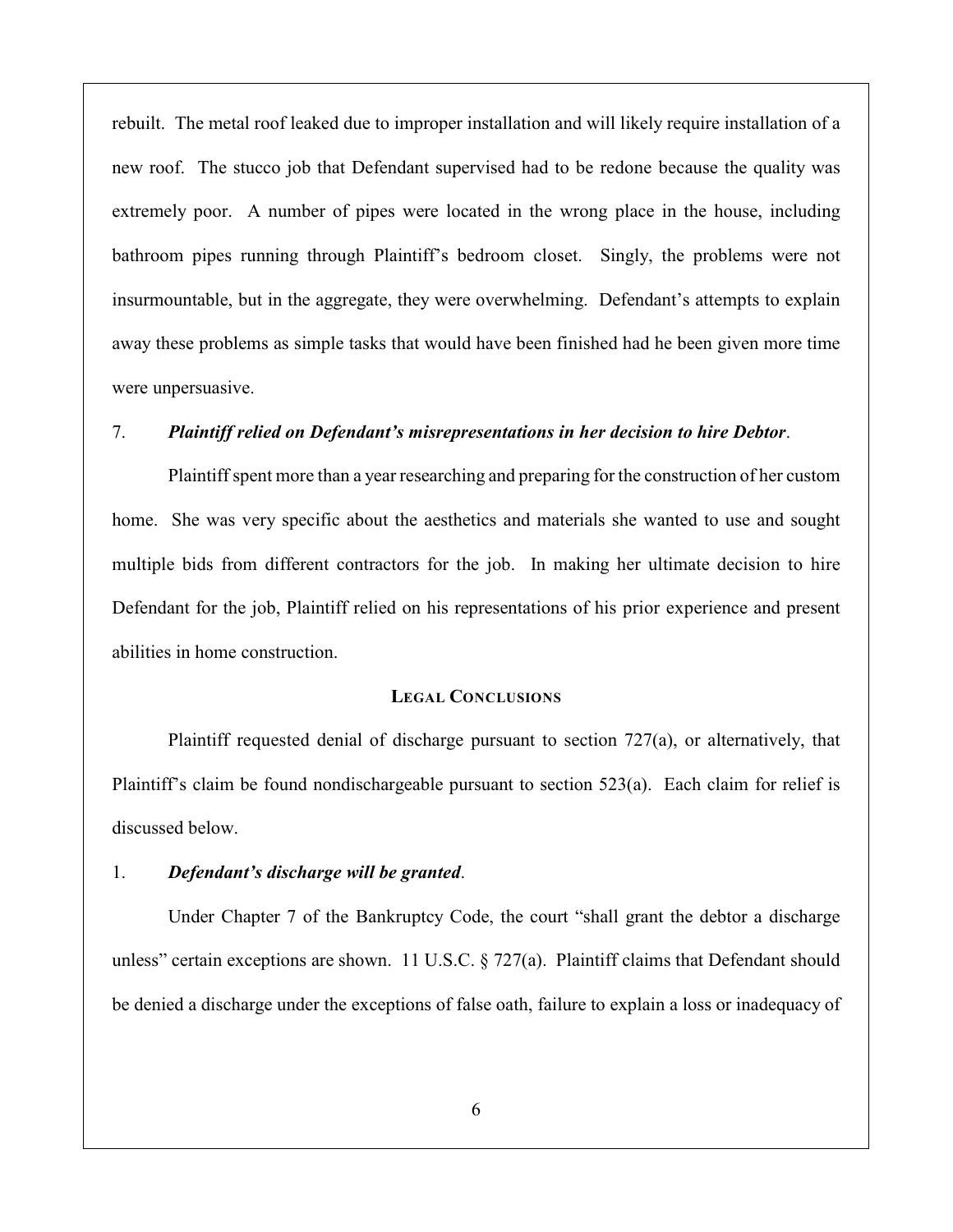assets, and failure to keep or preserve adequate records. 11 U.S.C.  $\S$  727(a)(3), (4)(A) & (5). Plaintiff has failed to sustain her burden as to each of these claims.

### a. *Defendant did not knowingly and fraudulently make a false oath*.

Plaintiff first asserts that Defendant, by filing incomplete schedules and statements, knowingly made a false oath in connection with the case, which would result in a denial of discharge under section  $727(a)(4)(A)$ .

In an objection to discharge proceeding under section  $727(a)(4)(A)$ , the plaintiff has the burden to prove, by a preponderance of the evidence, that the defendant 1) made a false statement, 2) under oath, 3) that defendant knew was false, 4) the statement was made with fraudulent intent, and 5) the statement was materially related to the bankruptcy. *Beaubouef v. Beaubouef*, 966 F.2d 174, 178 (5th Cir. 1992). In *Beaubouef*, the defendant failed to disclose his interest in a company in his bankruptcy schedules, despite the fact that he had disclosed the same ownership interest in a life insurance application one week prior to the bankruptcy filing. Further, the defendant failed to amend his schedules to reflect his ownership interest in another company for more than six months after the initial 341 meeting. The Fifth Circuit upheld the bankruptcy court's denial of discharge, holding that defendant's conduct amounted to a false oath under section  $727(a)(4)(A)$ . The court held that the defendant's failure to take advantage of the opportunity to clear up all omissions when he filed his amended schedules, combined with the multiple falsehoods constituted "reckless indifference to the truth and, therefore, the requisite intent to deceive." *Id.* The court further rejected defendant's contentions that the non-disclosures were immaterial, reasoning that a false oath is material "if it bears a relationship to the bankrupt's business transactions or estate." *Id.*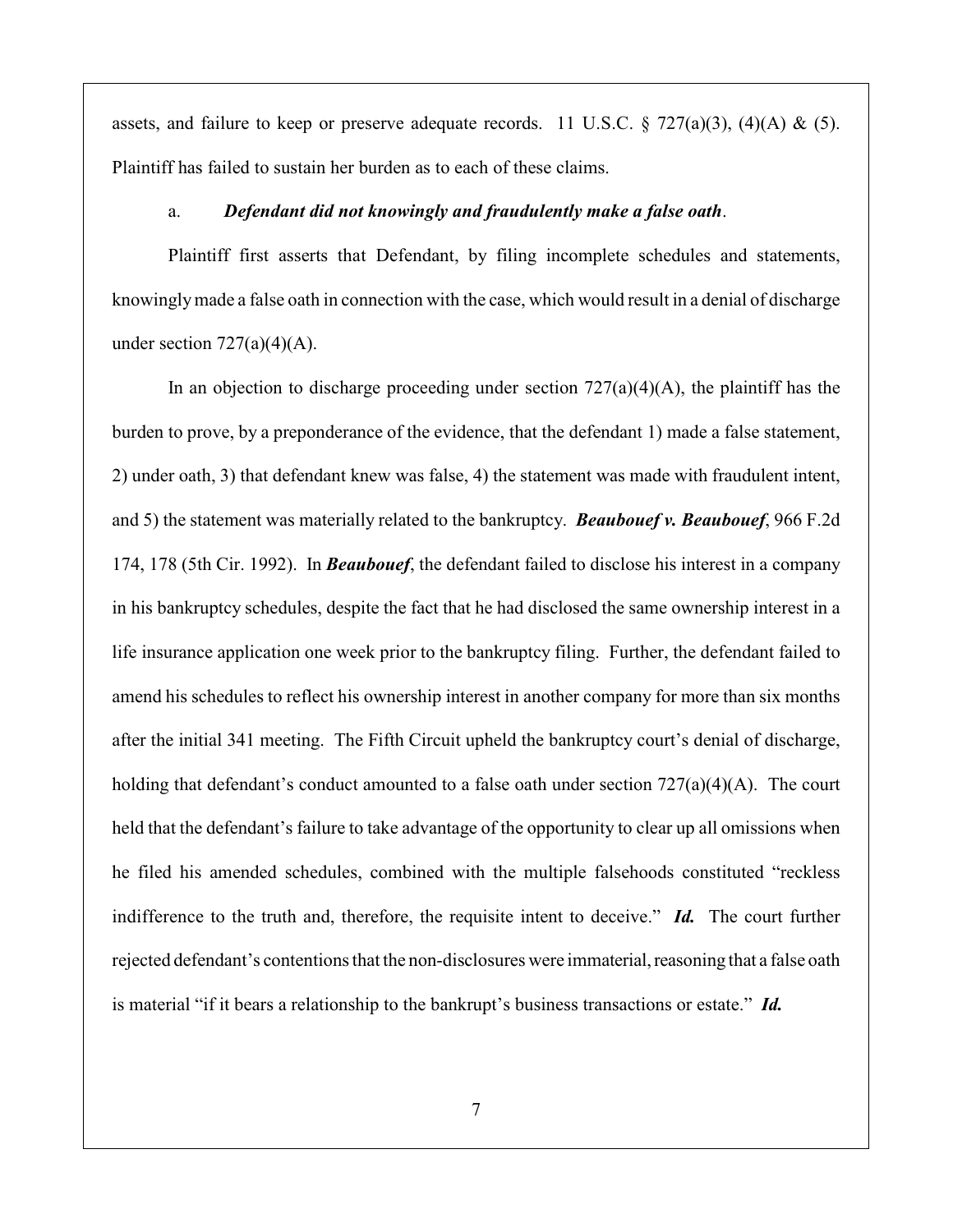While the omissions in the present case, like those in *Beaubouef*, are material to the case, the circumstances did not constitute a reckless indifference to the truth. Unlike the defendant in *Beaubouef*, Defendant here promptly cured the inaccuracies and omissions through proper amendments and then participated in a reset meeting of creditors. In light of Defendant's timely compliance with the trustee's request for amendments, the Court concludes that Defendant lacked the intent to deceive and did not make a false oath in connection with the case. As the Fifth Circuit noted in *Beaubouef*, "a discharge cannot be denied when items are omitted from the schedules by honest mistake." *Beaubouef*, 966 F.2d at 178. The Court finds that Defendant's omissions were the result of honest mistake, and therefore, Plaintiff's request that Defendant be denied discharge under section  $727(a)(4)(A)$  is denied.

## 2. *Defendant could not explain the loss of assets he did not have*.

Plaintiff next claims Defendant should be denied a discharge for his failure to explain any loss or deficiency of assets to pay his debts pursuant to section  $727(a)(5)$ . Two courts of appeals decisions are instructive.

In *McBee v. Sliman*, 512 F.2d 504 (5th Cir. 1975), the Fifth Circuit denied debtors' discharge for their failure to adequately explain the loss of \$14,000 cash. *McBee*, 512 F.2d at 506. The debtors in *McBee* were a married couple, and the \$14,000 was the separate property of the wife. Debtors testified that the husband, unbeknownst to the wife, took the cash on a trip to Las Vegas in hopes of winning enough money to pay off their debts. He allegedly lost the entire sum in less than 24 hours. The court, however, found this testimony unpersuasive and held that the couple's inability to satisfactorily explain the loss of the \$14,000 violated section 727(a)(5). *Id.* The court reasoned that once the creditors brought the existence and unexplained absence of the cash assets to light, the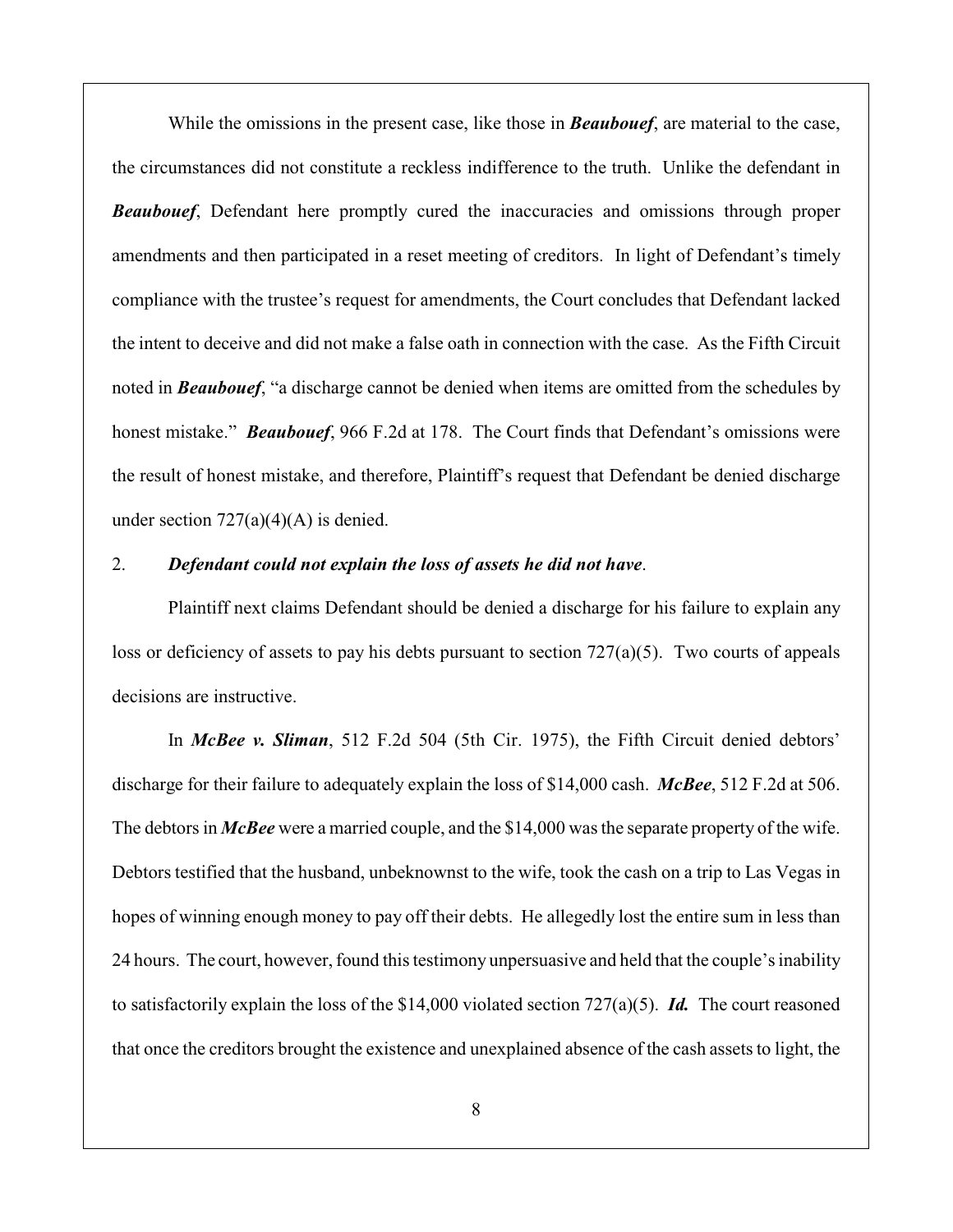debtors bore the burden of explaining what had happened. The court rejected the debtors' unsubstantiated testimony.

Similarly, in *Dolin v. Northern Petrochemical Co.*, 799 F.2d 251 (6th Cir. 1986), the Sixth Circuit denied a discharge to a debtor who failed to adequately explain the loss of nearly \$600,000 in cash withdrawals over a three year period. *Dolin*, 799 F.2d at 252. The money was taken from companies in which the debtor was the sole shareholder and was in addition to his annual income of \$80,000. The debtor in *Dolin* testified that he frittered away all of the money on cocaine and gambling expeditions, but he had no documentation or other substantiating evidence. *Id.* Again, the court found the debtor's testimony unpersuasive and denied his discharge.

The above cases can be read to require a specific asset or assets to be identified by a creditor before the debtor has the burden of explaining its loss. That was not done here. To the contrary, Plaintiff noted at trial Defendant's limited earnings reported on his recent tax returns and how the contract to build her home would represent a financial boon to Defendant. Because Defendant was not shown to have assets to satisfy a judgment, he cannot be required to explain their disappearance. Plaintiff's request for denial of Defendant's discharge under section  $727(a)(5)$  is therefore denied.

#### 3. *Defendant did not destroy, falsify or conceal records in connection with the case*.

Plaintiff next asks the Court to deny Defendant's discharge for failure to keep or maintain records pursuant to section 727(a)(3). Section 727(a)(3) states that a debtor should be denied a discharge where he "has concealed, destroyed, mutilated, falsified, or failed to keep or preserve any recorded information . . . from which the debtor's financial condition or business transactions might be ascertained." 11 U.S.C. § 727(a)(3). In deciding this issue, "[b]road discretion is vested in the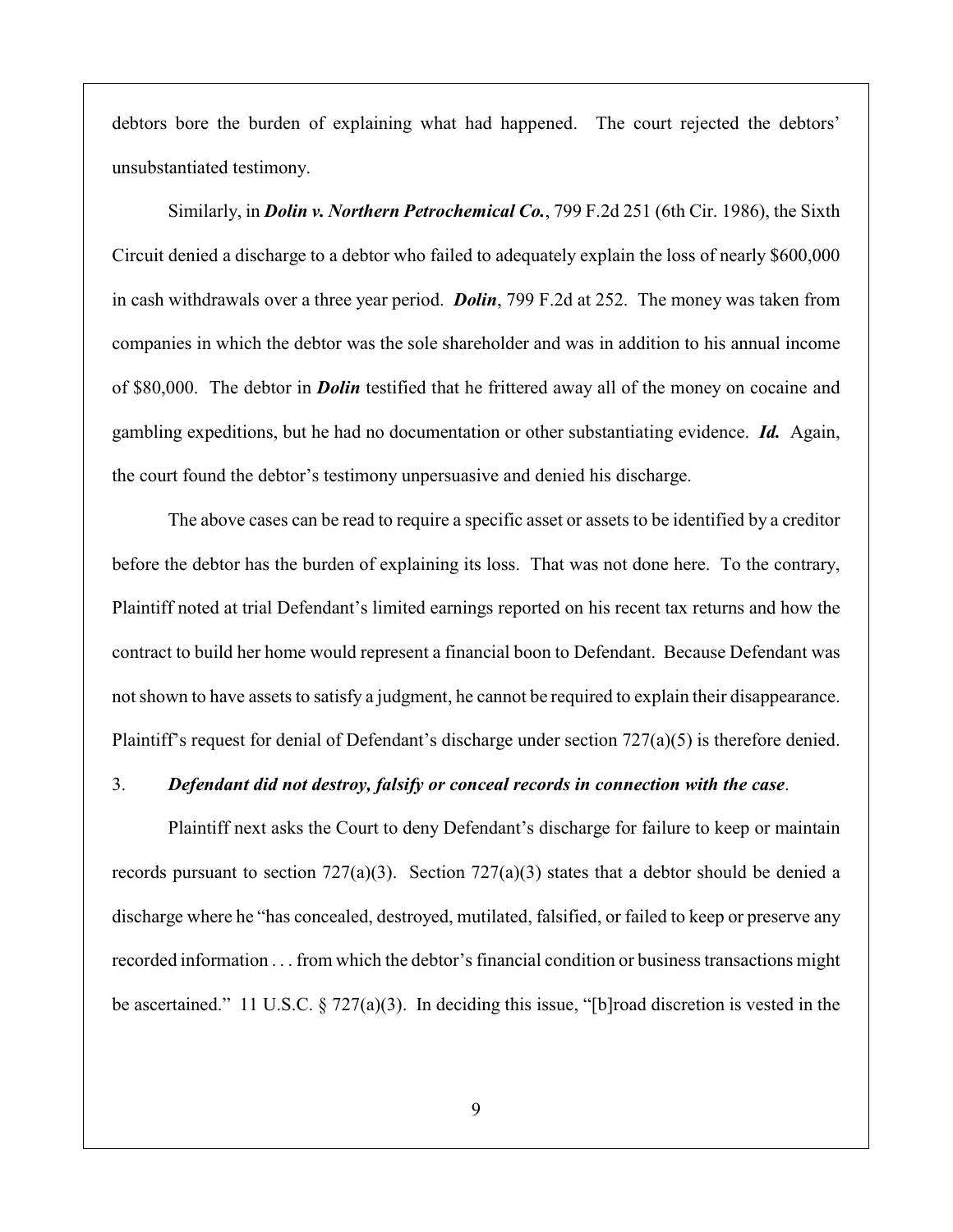referee to grant or deny a bankruptcy petition based on a determination that books or records are adequate under the terms of the statute and the facts of each case." *McBee*, 512 F.2d at 506.

The primary allegation relied on by Plaintiff is that Defendant failed to keep proper records in building her house. While that is probative of Defendant's competency to do the job he represented he could do, it is not a failure to generally keep records from which his financial condition or business transactions could be ascertained. There is no allegation that Defendant failed to provide all of the relevant records he had in his possession or that records were destroyed or secreted. Therefore, Plaintiff's request that Defendant be denied discharge under 727(a)(3) is also denied.

#### 4. *Plaintiff's debt is nondischargeable because it was obtained by false representation*.

Plaintiff claims three grounds upon which her claim is nondischargeable under section 523 of the bankruptcy code: 1) it was obtained by false pretenses, false representation, or actual fraud under section  $523(a)(2)(A)$ ; 2) it was obtained through fraud while acting in a fiduciary capacity under section  $523(a)(4)$ ; and 3) it resulted from willful and malicious injury to Plaintiff or her property under section  $523(a)(6)$ . For the reasons set forth below, this Court concludes that Plaintiff's claim is nondischargeable because it was obtained by false representation pursuant to section  $523(a)(2)(A)$ .

### a. *Burden and elements of section 523(a)(2)(A)*.

Defendant's counsel urged at trial that Plaintiff had the burden of proof on the issue of nondischargeability and had to carry that burden by clear and convincing evidence. While this once was the law in the Fifth Circuit (*see Allstate Ins. Co. v. Foreman (In re Foreman)*, 906 F.2d 123, 127 (5th Cir. 1991) ("we endorse the application of the 'clear and convincing' standard in the section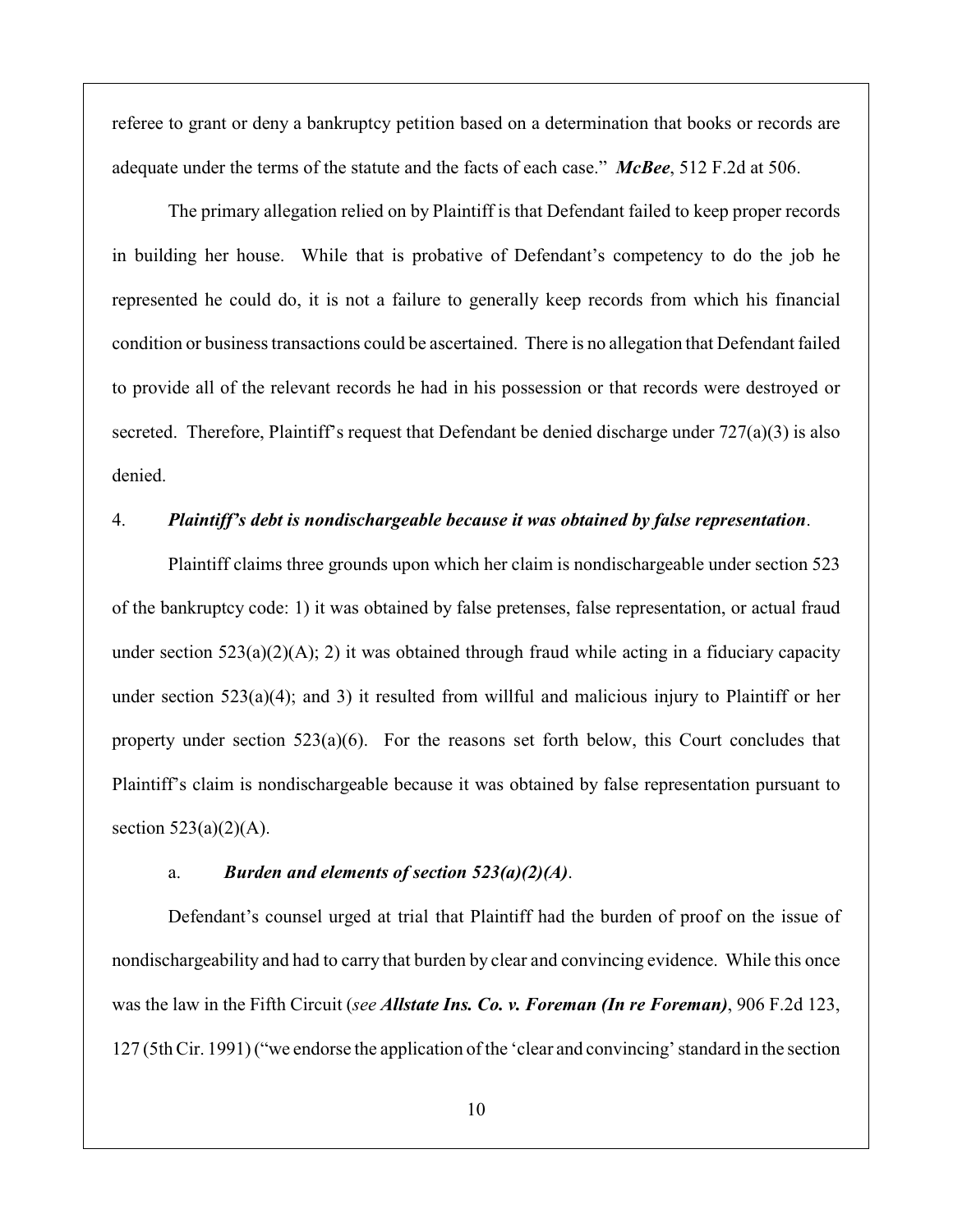523(a)(2) dischargeability context")), the Supreme Court held that the appropriate burden of proof is preponderance of the evidence. *Grogan v. Garner*, 498 U.S. 279, 291 (1991) ("we hold that the standard of proof for the dischargeability exceptions in 11 U.S.C. § 523(a) is the ordinary preponderance-of-the-evidence standard") (change in law recognized in *Luce v. First Equipment Leasing Corp.* (*In re Luce*), 960 F.2d 1277, 1281 (5th Cir. 1992)). The appropriate standard here is preponderance of the evidence.

The Fifth Circuit distinguishes claims for nondischargeability under section  $523(a)(2)(A)$ between claims of false representation and claims of actual fraud. *See Recoveredge L.P. v. Pentecost*, 44 F.3d 1284,1292 (5th Cir. 1995). Looking to false representation, the Fifth Circuit has stated that the plaintiff must prove the following three elements: (1) the representations must have been knowing and fraudulent falsehoods (2) describing past or present facts (3) that were relied upon by the plaintiff. *Allison v. Roberts* (*In re Allison*), 960 F.2d 481, 483 (5th Cir. 1992). Each of these is discussed in turn below.

### b. *Defendant's representations were knowing and false representations*.

As to the first prong, the Fifth Circuit in *Allison* noted that the frauds contemplated by section  $523(a)(2)(A)$  are those "involving 'moral turpitude or intentional wrong; fraud implied in law which may exist without imputation of bad faith or immorality, is insufficient.'" *Allison* 960 F.2d at 483 (citing COLLIER ON BANKRUPTCY ¶ 523.08 [4] (15th ed. 1989)).

Applying this to the facts at hand, the Court finds that Defendant made false representations about his experience and abilities. Defendant is a salesman by trade and can be forgiven for the puffery inherent in any sales transaction. The evidence at trial, however, showed representations that went well beyond mere puffery and into falsehood. Defendant represented that he was equipped with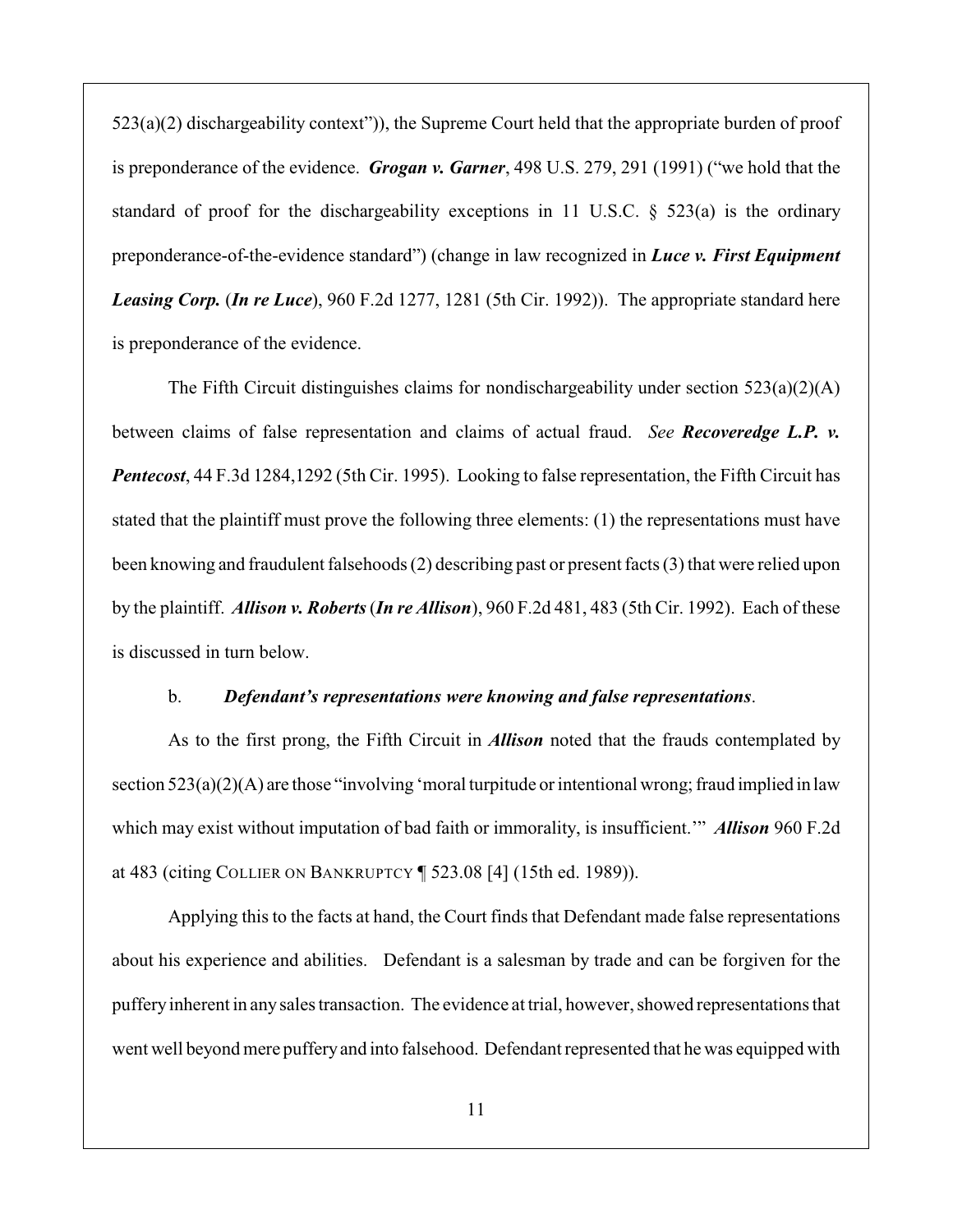the ability, contacts, and experience to build a moderately expensive custom home for Plaintiff. He showed Plaintiff previous homes he purportedly had built, even though he was not the actual builder of those homes. He led Plaintiff to believe he was a partner in a building company, when he was only an employee. Defendant's false representations were exposed after an investment of more than \$350,000 turned into an unfinished and uninhabitable home construction site. Defendant made false representations in the hopes of securing a contract. This was not merely a sales job, but rather a deception which harmed the Plaintiff.

## c. *Representations were made as to past or present facts*.

A fraudulent misrepresentation under  $523(a)(2)(A)$  must be made as to past or present facts, but cannot be found solely on the basis of a promise made and subsequently breached. *Allison*, 960 F.2d at 484. The misrepresentations at issue in this case dealt primarily with Defendant's portrayal of his prior experiences as a home builder and current ability to act in such capacity. They were, therefore, misrepresentations as to past or current facts.

#### d. *Plaintiff justifiably relied on the misrepresentations of Defendant*.

The final element is the reliance of Plaintiff on the misrepresentations of Defendant. As the Fifth Circuit noted in *Allison*, the nature of reliance required by section  $523(a)(2)(A)$  was the subject of considerable debate. *Allison*, 960 F.2d at 484. In *Allison*, the Fifth Circuit settled on a standard of less than reasonable reliance, while still requiring a showing of some reasonableness. The issue remained unresolved until the Supreme Court ruled on the issue.

The Supreme Court held that section 523(a)(2)(A) requires justifiable, but not reasonable, reliance of the aggrieved party on any alleged misrepresentation. *Field v. Mans*, 516 U.S. 59, 74-75 (1995). Clarifying the justifiable reliance standard, the court explained that a person is justified in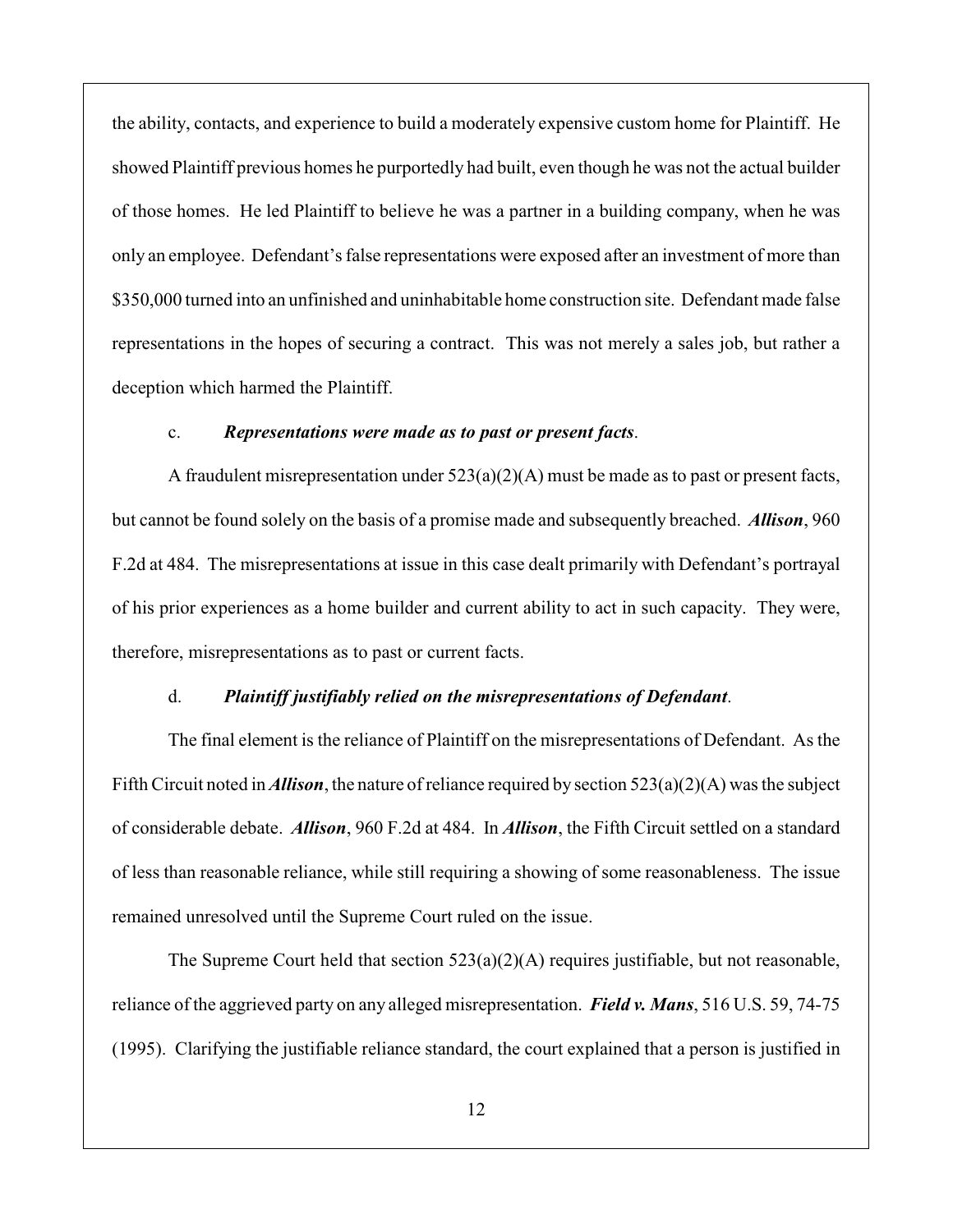relying on a misrepresentation unless he is "capable of appreciating its falsity at the time by the use of his senses." *Id*. at 71. Thus, a recipient of a misrepresentation is justified in relying on the falsehood even though he might have ascertained the truth through a further investigation. *Id.* at 70. The capacity and knowledge of the plaintiff is to be considered in determining whether the reliance was justified. *Id.* at 73.

Applying this standard, it is clear that Plaintiff was justified in relying on the representations of Defendant. Defendant showed several of his alleged prior home-building projects to Plaintiff, where in actuality he was merely employed by the contractor. Further, Defendant represented that he had the present ability and skill to build her home to her specifications and within her budget. Had Plaintiff investigated these claims further by, for example, asking the homeowners about Defendant's work on their site, she may have uncovered the truth. But the Supreme Court held in *Field* that Defendant need only rely on her sensory impression at the moment the representation is made to be justified in relying on it. Defendant's background as a salesman provided him with an enhanced ability to make an impression on the senses of the ordinary person. Further, while an experienced home builder, or a person who has contracted for similar projects in the past, may have been able to see past Defendant's representations, the ability and sophistication of Plaintiff in construction must be taken into consideration. This was the first time Plaintiff had contracted to build a new home, and she was a novice. While prior remodeling or construction experience might have alerted Plaintiff to a problem, no evidence was adduced on this issue. The Court therefore concludes that Plaintiff was justified in her reliance on the misrepresentations of Defendant as to his past experience and present ability in home construction.

e. *Plaintiff's claim is nondischargeable*.